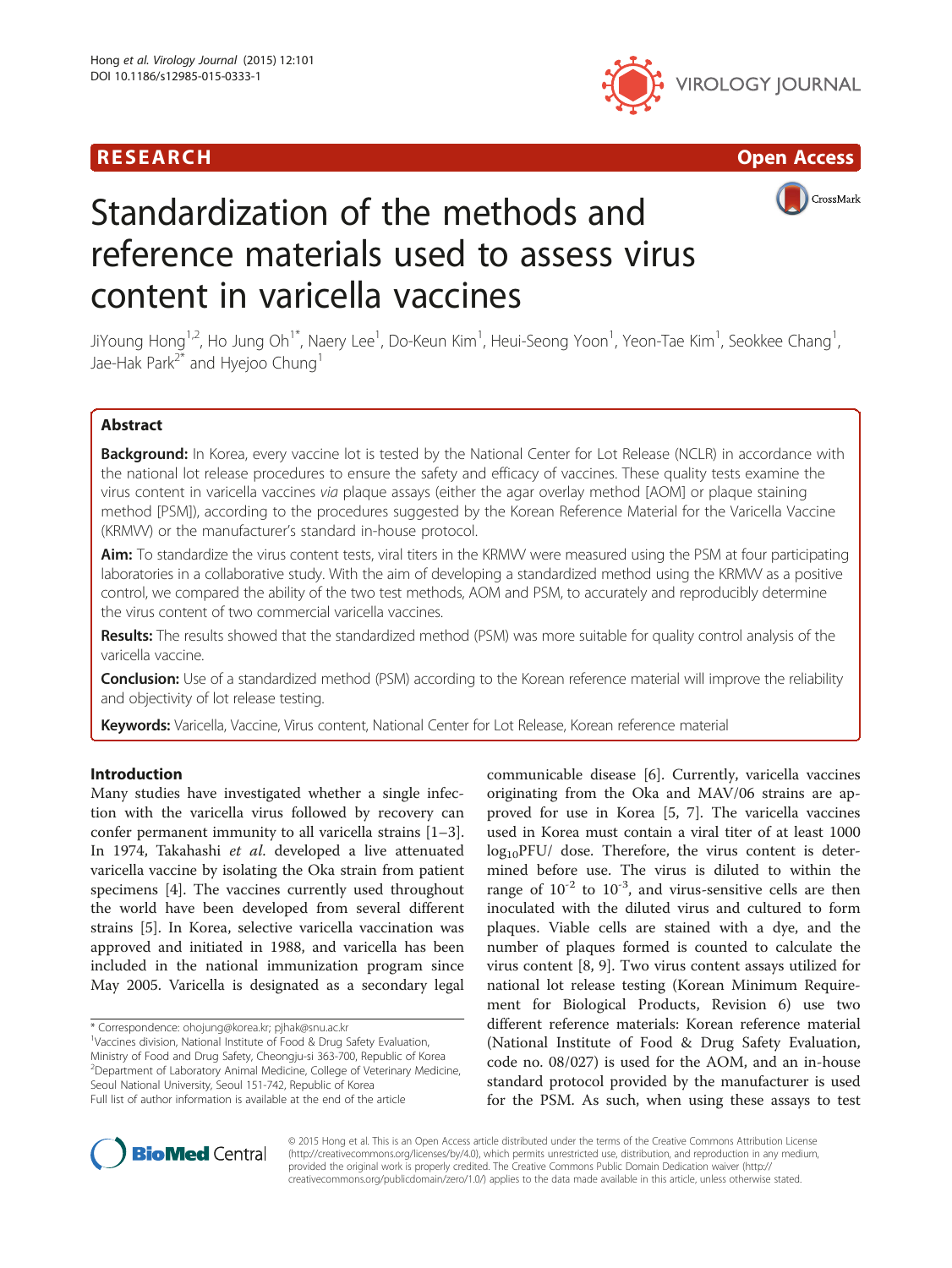varicella vaccine lots, virus content is obtained as either an absolute titer or a relative titer. Therefore, to improve the reliability and objectivity of lot release testing, we aimed to standardize the testing method and reference material used for determining virus content.

# Materials and methods

#### Korean reference material for the varicella vaccine

The Korean reference material that is currently being used for the varicella vaccine was consigned to the Green Cross Corp. (Korea), first in 2002 (code: 02/006) and then again in 2009 (code: 08/027), and the MAV/06 strain (from a 33-month-old boy with chickenpox in1989 in Seoul, Korea) was manufactured for use as a standard for the AOM [[10](#page-4-0)]. The Korean reference material used in this study (code: 08/027), was established by a collaborative study (assigned titer  $4.26 \log_{10}$ PFU/ dose) via AOM [\[11](#page-4-0)]. The Korean reference material was stored at −70 °C, and annual monitoring was conducted to determine long-term stability.

#### Sample vaccines

The commercially available products Suduvax (Green Cross Corp., Korea), produced from a MAV/06 virus strain, and Varilrix (GlaxoSmithKline, Belgium), produced from an Oka virus strain, were used as the test vaccine samples. Each vaccine sample used in the test was from the same lot that had passed a lot release test using national lot release procedures.

# Cells and methods

We used the same cell line, MRC-5 (pd19, Cat No. 5072101; European Collection of Cell Cultures, ECACC), for both the AOM and the PSM. MRC-5 cells were used within 30 population doubling levels (PDLs), and were maintained at 37 °C and 5 %  $CO<sub>2</sub>$  in T175 flasks containing minimum essential medium (MEM; Gibco) supplemented with HEPES (Gibco), 2 mM Lglutamine (Gibco), antibiotics, and 10 % fetal bovine serum (FBS; Gibco). Cells were seeded at a density of  $0.8-1 \times 10^5$  cells/mL for 2 days before infection. In the AOM, MRC-5 cells were seeded in 6-well plates at a density of  $2.4-3 \times 10^5$  cells/well, and were incubated for 2 days at 37 °C and 5 %  $CO<sub>2</sub>$ . A monolayer of cells was inoculated with dilute virus samples, and was allowed to be infected for 90 min. The agar overlay medium contained MEM, 10 % FBS, 1 % penicillin (10,000 U/mL)/ streptomycin (10 mg/mL) (Gibco), and 0.8 % (w/v) agarose (Lonza). The agar overlay medium was prepared by first heating the agar solution at 121 °C for 15 min. The solution was allowed to cool down to 40 °C prior to the addition of FBS and antibiotics. Following virus infection the agar overlay medium (primary overlay) was added to the wells and allowed to solidify at room temperature.

On the fifth day of incubation, a secondary overlay of the same agar medium was added. Three days after the addition of the secondary overlay, a third overlay solution containing 0.33 % (w/v) neutral-red staining solution (Amresco) was added, and the number of plaques was then measured as the CPE.

In the liquid medium-based PSM, MRC-5 cells were seeded in 6-well plates at a density of  $3 \times 10^5$  cells/well, and incubated for 2 days at 36 °C and 3 %  $CO<sub>2</sub>$ . A diluted virus sample was inoculated into a monolayer of cells and was allowed to be absorbed for 90 min. Cells were incubated in MEM containing 50 μg/mL neomycin (Sigma), 7.5 % sodium bicarbonate solution (Gibco), and 2 % FBS (Gibco). After absorption, liquid medium was added. After 7 days of incubation, the liquid medium was removed, and cells were stained with 3 mL of Coomassie blue stain (Ethanol and Coomassie Brilliant Blue; Bio-Rad) for 30 min to 3 h. Finally, the number of plaques formed in the plate was counted over a light box.

### Collaborative study

The collaborative study was a 2-year project conducted from 2012 to 2013. In the first year, four laboratories, including the National Center for Lot Release, Green Cross Corp. (Korea), SK Chemicals (Korea), and Korea Vaccine Co. (Korea), participated in the collaborative study. PSM was used to calculate the assigned titer of the Korean reference material (code: 08/027), which had been previously determined using the AOM. In the second year, we determined the titer of varicella vaccines that were previously assessed in lot release testing using both a standardized PSM with the Korean reference material (code: 08/027) as a positive control, and the AOM. The results of the two testing methods were then compared. In 2012, the titer of the Korean reference material was measured 10 times (in triplicate) using the PSM at laboratories A, B, and D, and 11 times at laboratory C. Analyses were conducted on the results from the 33 tests performed at laboratory C as well as the 30 tests performed at each of the other three laboratories. In the second year (2013), with an aim to standardize the virus content assay used in lot release testing of the commercial varicella vaccine (Suduvax [Green Cross Corp., Korea] and Varilrix [GlaxoSmithKline, Belgium]), the viral titer of each vaccine was tested using a standardized PSM with Korean reference material as a positive control, and with the AOM. The results of the two testing methods were compared. The same laboratories that participated in the first year of the project continued to work as collaborators. In the present collaborative testing, each participating institution used the same method for AOM. However, in the case of the PSM, protocols at participating institutions were newly established. Nevertheless, training and SOP transfer from the present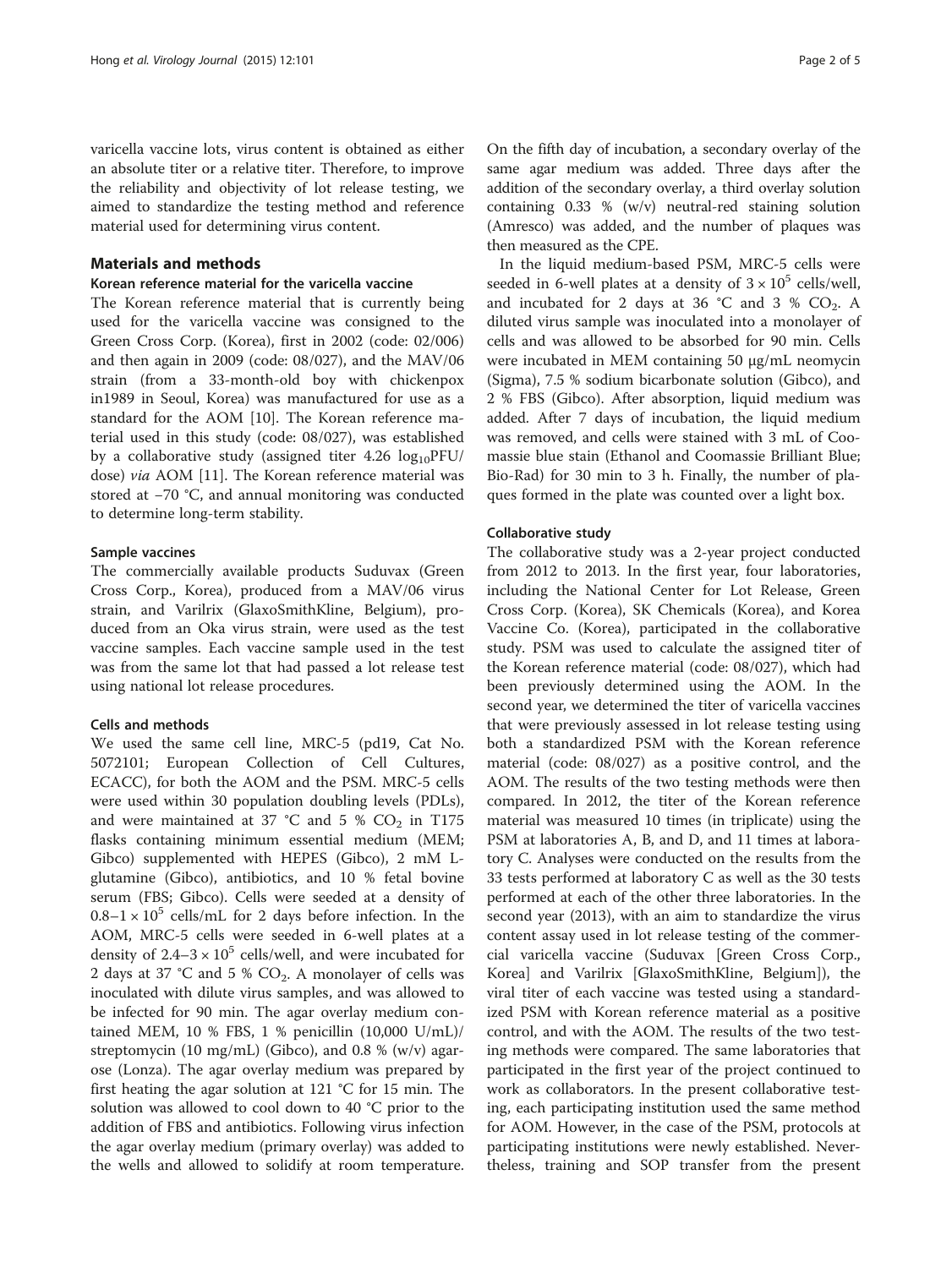regulatory agencies were performed before the institutions performed the experiments independently.

## Statistical analysis

The SAS system version 9.2 was used to analyze the all the data collected.

### Results

To confirm the technical proficiency of the test laboratories, z-score analysis was performed. The median titer for each test organization and the normalized interquartile range (IQR) were used to calculate a robust z-score to reduce the effects of limit values on the entire statistic. In our collaborative study (2012), the robust z-score was within  $\pm 1$  in all laboratories (A = 0.80 (mean titer = 4.63)  $log_{10}$ PFU/ dose), B = -0.96 (mean titer = 4.57  $log_{10}$ PFU/ dose),  $C = 0.47$  (mean titer = 4.36  $log_{10}$ PFU/ dose), and D  $= -0.47$  (mean titer = 4.43  $log_{10}$ PFU/ dose)); thus, the proficiencies of the test laboratories were considered to be sufficient (Table 1). Using the statistical testing methods described above, significant differences were found between the results of tests performed at the different laboratories. However, the results showed a good interlaboratory variability (GCV =2.80 %) and the final titer of the Korean reference material was calculated by combining the estimated titers from the four laboratories.

The overall titer was estimated by obtaining the geometric mean titer (GMT) with the non-weighted geometric mean using the GMT of each laboratory. The final GMT was  $4.50 \log_{10}$  PFU/ dose, and the geometric coefficient of variation (GCV) was 2.80 %, indicating that the measurements obtained by the different laboratories were similar. No difference was observed between the arithmetic mean and the arithmetic coefficient of variation (ACV).

In the second year (2013), the Korean reference material and vaccine samples were tested at each laboratory (Table 2). To confirm the reproducibility of the test results for the Korean reference material (code: 08/027) and vaccine samples, a robust z-score was calculated for the PSM

| Vaccine | Laboratory <sup>a</sup> | Method           | Result  |            |                                           |
|---------|-------------------------|------------------|---------|------------|-------------------------------------------|
|         |                         |                  | $GMT^b$ | 95 % $Clc$ | $P$ -value <sup><math>\dot{}</math></sup> |
| Suduvax | Α                       | PSM <sup>d</sup> | 3.53    | 3.49, 3.57 | 0.8661                                    |
|         |                         | AOM <sup>e</sup> | 3.54    | 3.50, 3.58 |                                           |
|         | B                       | PSM <sup>d</sup> | 4.01    | 3.98, 4.05 | < .0001                                   |
|         |                         | AOM <sup>e</sup> | 3.28    | 3.25, 3.32 |                                           |
|         |                         | PSM <sup>d</sup> | 3.74    | 3.67, 3.81 | 0.4627                                    |
|         |                         | AOM <sup>e</sup> | 3.70    | 3.64, 3.78 |                                           |
|         |                         |                  |         |            |                                           |

|          | C | PSM <sup>d</sup> | 3.74 | 3.67, 3.81 | 0.4627  |
|----------|---|------------------|------|------------|---------|
|          |   | AOM <sup>e</sup> | 3.70 | 3.64, 3.78 |         |
|          | D | PSM <sup>d</sup> | 3.68 | 3.66, 3.70 | 0.3658  |
|          |   | AOM <sup>e</sup> | 3.70 | 3.68, 3.71 |         |
| Varilrix | Α | PSM <sup>d</sup> | 3.86 | 3.82, 3.91 | 0.5064  |
|          |   | AOM <sup>e</sup> | 3.88 | 3.84, 3.93 |         |
|          | B | PSM <sup>d</sup> | 4.17 | 4.14, 4.20 | < .0001 |
|          |   | AOM <sup>e</sup> | 3.46 | 3.43, 3.49 |         |
|          | C | PSM <sup>d</sup> | 3.75 | 3.68, 3.82 | < .0001 |
|          |   | AOM <sup>e</sup> | 4.02 | 3.96, 4.10 |         |

<sup>a</sup>Laboratory: one of the participating laboratories, the National Center for Lot Release, Green Cross Corp. (Korea), SK Chemicals (Korea), and Korea Vaccine Co. (Korea) (in randomized order)

D  $PSM^d$  3.70 3.68, 3.72 <.0001 AOM<sup>e</sup> 3.76 3.74, 3.78

 $^{b}$ GMT, Geometric mean titer<br><sup>cos % CL 95 % confidence</sup>

 $^{c}$ 95 % C.I., 95 % confidence interval<br> $^{d}$ ps44 Blogue staining method

 ${}^{\alpha}$ PSM, Plaque staining method  ${}^{\alpha}$ AOM. Agar overlay method

 $d$ AOM, Agar overlay method

P-value: ANOVA test

and AOM at each concentration. The robust z-score was less than |2| for the two virus content tests and laboratories, indicating a satisfactory proficiency data not shown). In order to test the difference of potencies between the test agencies, One-way ANOVA analysis was performed. Potency of live varicella virus vaccine was calculated based

| 027). The virus content test (by plague staining method) results from the 4 participating laboratories (A, B, C, and D) were compared |                    |                 |         |                                  |           |         |         |         |  |  |
|---------------------------------------------------------------------------------------------------------------------------------------|--------------------|-----------------|---------|----------------------------------|-----------|---------|---------|---------|--|--|
| Laboratory <sup><math>a</math></sup>                                                                                                  | Robust             | <i>p</i> -value |         | Multiple Comparison <sup>c</sup> |           |         |         |         |  |  |
|                                                                                                                                       | score <sup>t</sup> |                 | A vs. B | A vs. C                          | A $vs. D$ | B vs. C | B vs. D | C vs. D |  |  |
| Α                                                                                                                                     | 0.8                | < 0001          | 0.1364  | < 0001                           | < 0001    | < 0001  | &0.001  | 0.0063  |  |  |
| B.                                                                                                                                    | $-0.96$            |                 |         |                                  |           |         |         |         |  |  |
|                                                                                                                                       | 0.47               |                 |         |                                  |           |         |         |         |  |  |

Table 1 Results of the collaborative study using the national standard (National Institute of Food & Drug Safety Evaluation, code no. 08/ 027). The virus content test (by plaque staining method) results from the 4 participating laboratories (A, B, C, and D) were compared

a Laboratory: one of the participating laboratories, the National Center for Lot Release, Green Cross Corp. (Korea), SK Chemicals (Korea), and Korea Vaccine Co. (Korea) (in randomized order)

<sup>b</sup>Robust Z score: unlike the normal Z score, a robust Z score is calculated using the median and absolute deviation from median instead of the mean and standard deviation. When the robust z-score was < |2|, the proficiency of the test laboratories was considered satisfactory <sup>c</sup>Multiple Comparison: p-value adjusted by Bonferroni method

\* P-value: ANOVA test

 $D = -0.47$ 

| Table 2 Results of the collaborative study using the vaccine  |
|---------------------------------------------------------------|
| sample (Suduvax (Green Cross Corp., Korea) and Varilrix       |
| (GlaxoSmithKline, Belgium)). The results of the collaborative |
| study by method were compared to the virus content (titer)    |
| of the vaccine (titer unit: $log_{10}$ PFU/ dose)             |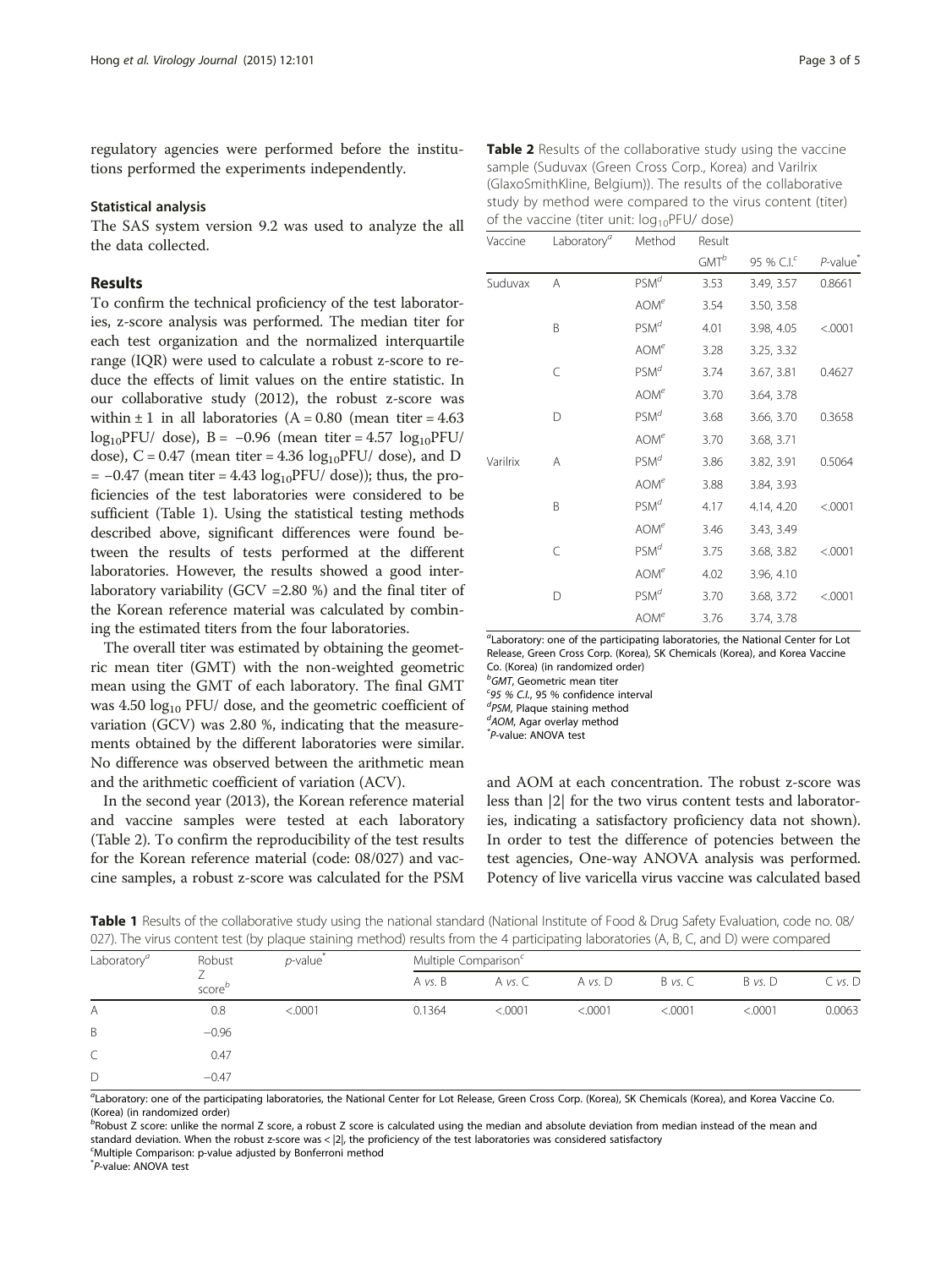on more than 30 repetitive tests at each institution. Each repeat was regarded as one independent experiment, and significant differences between test agencies were found  $(p < .0001)$ . When multiple comparisons were performed by application of the Bonferroni method as a post-hoc comparison, every combination of institutions except A laboratory and B laboratory showed significant differences between institutions. However, geometric coefficients of variation (GCV) between test agencies were 1.09 % for A laboratory, 3.45 % for B laboratory, 0.98 % for C laboratory, and 0.37 % for D laboratory. This indicates that variations between test agencies were less than 5 %, confirming high reproducibility of the assay.

Collaborative studies on the Korean reference material (code: 08/027) for the varicella vaccine began in 2009 [[11\]](#page-4-0). Three laboratories participated every year, and another laboratory was added after 2012, bringing the total number of participating laboratories to four. To investigate the differences in test results between two methods, and to compare titers determined at the time of first manufacture and at the fifth year of manufacturing, we compared test method-based, year-based, and overall data, as described below. Table 3 shows a comparison of the virus content test methods for each year, which falls within an acceptance range of  $\pm$  0.5 log<sub>10</sub>PFU/ dose for each assigned titer. Comparison of the data collected in 2009 and 2012 showed that the difference between the test methods was  $0.24 \log_{10}$ PFU/ dose (95 % confidence interval [CI], 0.18–0.30), which was within the acceptance range  $(-0.5-0.5 \log_{10}$ PFU/ dose), suggesting that the results of the two test methods were not significantly different. Analysis of the data collected in 2013 showed that the difference between the test methods was 0.19  $log_{10}$ PFU/ dose and that the 95 % CI (0.07–0.30) was within the acceptance range, further confirming that the results of the two methods were not significantly

Table 3 Results of the collaborative study using the national standard (National Institute of Food & Drug Safety Evaluation, code no. 08/027) by year and method. The results of the virus content testing were compared to the test results of each collaborative study during  $2009 \sim 2013$  (titer unit:  $log_{10}$ PFU/ dose)

| Method           | Experiment            | Result         |                                     |               |  |  |
|------------------|-----------------------|----------------|-------------------------------------|---------------|--|--|
|                  |                       | N <sup>d</sup> | Mean <sup>e</sup> + SD <sup>t</sup> | 95 % $Clg$    |  |  |
| $PSM^a$          | CSV <sup>c</sup> 2012 | 41             | $4.50 + 0.14$                       | $-0.01, 0.09$ |  |  |
|                  | $CSVc$ 2013           | 40             | $4.46 + 0.14$                       |               |  |  |
| AOM <sup>b</sup> | $CSVc$ 2009           | 25             | $4.26 \pm 0.09$                     | $-0.15, 0.12$ |  |  |
|                  | $\mathsf{CSV}^c$ 2013 | 40             | $4.27 \pm 0.34$                     |               |  |  |

<sup>a</sup>PSM, Plaque staining method<br><sup>b</sup>AOM, Agar overlay method

 $b$ AOM, Agar overlay method

 $CVA$ , Collaborative study for Varicella national standard material

 $\alpha$ <sup>d</sup>N, Number of tests

<sup>e</sup>Mean, Geometric mean titer

 $<sup>f</sup>SD$ , Standard deviation</sup> <sup>g</sup>CI, confidence interval

different. The differences between the data obtained in different implementation years were  $0.04 \log_{10}$ PFU/ dose (95 % CI, -0.01-0.09) and -0.01 log<sub>10</sub>PFU/ dose (95 % CI, −0.15–0.12) for the PSM and AOM, respectively. These values were within the acceptance range ( −0.5–0.5 log10PFU/ dose), indicating that the results obtained in different implementation years did not differ significantly (Table 3). For the overall data, the 95 % CI was within the acceptance range  $(0.22 \log_{10}$ PFU/ dose; 95 % CI, 0.17–0.27), confirming that the results obtained using the two methods did not differ significantly (Table 4).

# **Discussion**

The Korean reference material was established by a previous collaborative study, which included the manufacturers [[11\]](#page-4-0). However, in products that use the Oka strain, the virus content is usually measured by the PSM. For national lot release testing, quality control of all domestic products is performed using the AOM and PSM before human use. As such, we conducted this study to analyze varicella vaccines developed using different strains of virus with the aim of developing an accurate and reproducible test method, confirming its feasibility, and standardizing the method and reference material used for lot release testing.

The use of the PSM could shorten the test period from 11 days, which is required for the current AOM, to 9 days. Moreover, the use of the PSM could also reduce the workload of laboratory technicians secondary and tertiary overlays are omitted, and cell fixation and staining can be performed simultaneously. In addition, the plaques formed using the PSM staining method are more vivid and clear than those formed using the AOM, yielding more objective and accurate results. In this study, we showed that virus content testing performed using standardized methods and the same reference material will increase the reliability of the results, and lead to more consistent quality control of vaccine products.

Table 4 Analysis of the overall data from the collaborative study. The results of the collaborative study by method were compared to the virus content (titer) of the national standard (National Institute of Food & Drug Safety Evaluation, code no. 08/027) (titer unit: log<sub>10</sub>PFU/dose)

| Method           | Result  |                                                  |             |
|------------------|---------|--------------------------------------------------|-------------|
|                  | $N^{c}$ | Mean <sup><math>d</math></sup> + SD <sup>e</sup> | 95 % $Cl^t$ |
| $PSM^a$          | 81      | $4.50 \pm 0.14$                                  | 0.17, 0.27  |
| AOM <sup>b</sup> | 65      | $4.27 \pm 0.26$                                  |             |
|                  |         |                                                  |             |

 ${}^{a}PSM$ , Plaque staining method

 $b$ AOM, Agar overlay method

 $~^{\circ}$ N, Number of tests

 $d$ Mean, Geometric mean titer

<sup>e</sup>SD, Standard deviation

<sup>f</sup>CI, Confidence interval